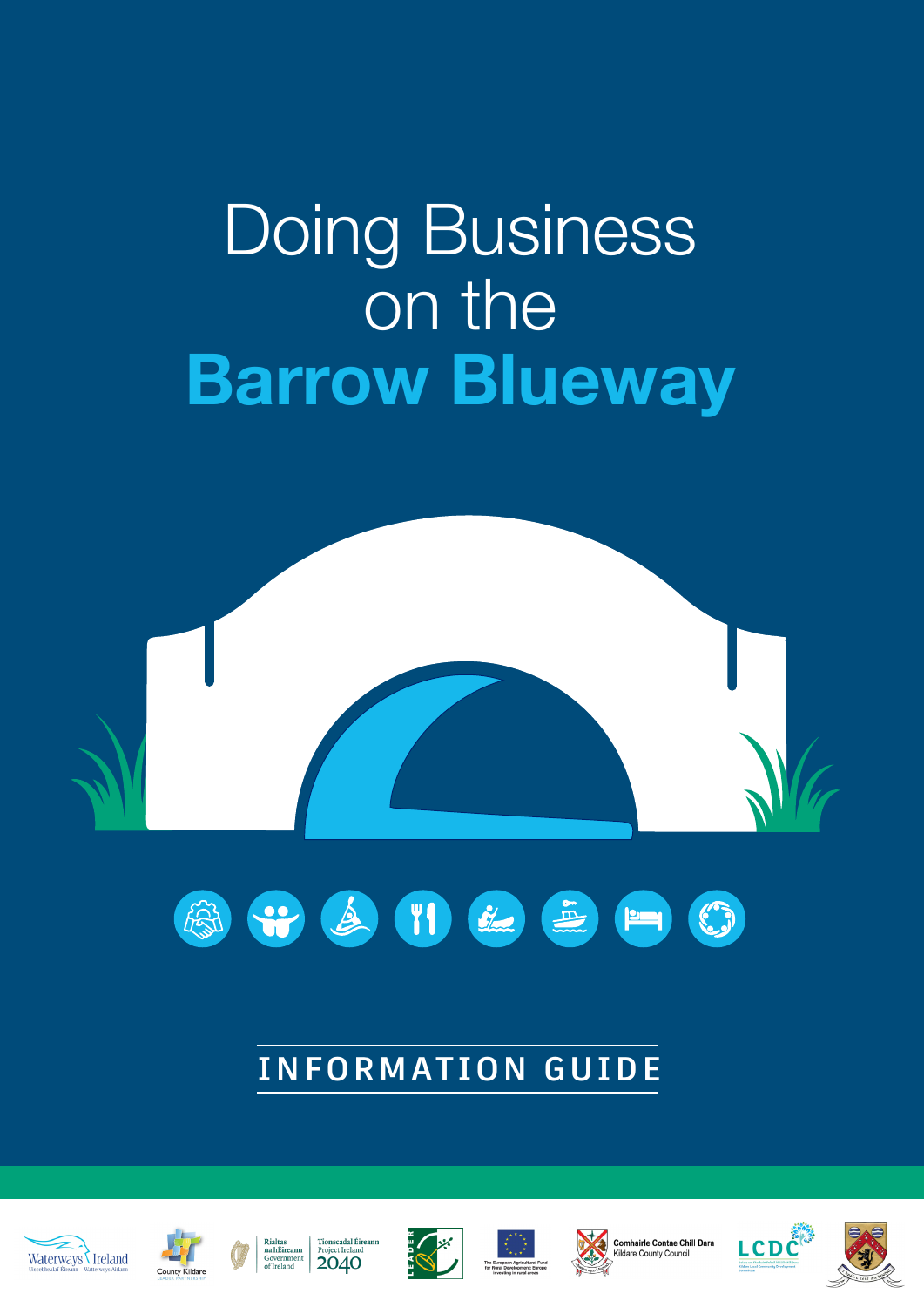## **Information Guide for Doing Business on the Barrow Blueway**

### **Do you have a business idea for the Barrow Blueway?**

The Barrow Blueway is a partnership project between Waterways Ireland, Kildare and Laois County Councils and LEADER.

The processes vary depending on your business idea and are there to ensure that all Barrow Blueway businesses are well regulated and are of good quality.

Safe operation is particularly important if you are proposing to offer food & beverage or on-water activity services.

This information guide has been prepared to inform and raise awareness about what you need to do, and to connect you to the right organisation. The guide does not provide legal advice or replace the need to obtain the advice of an independent regulated professional.

#### **Trading on the Waterway**

Any activity on the waterway itself such as water sports, or on other Waterways Ireland property, requires an operating licence from Waterways Ireland. Businesses must maintain adequate insurance and demonstrate a robust approach to managing Health & Safety. Water based activity providers can make an application online.

Visit Waterways Ireland | Commercial Operating Licences or contact **carey.robinson@waterwaysireland.org** 



#### **Trading as a Mobile Activity Provider**

Equipment hire operators (e.g. bike hire from a van) often need to be mobile in order to bring equipment to their customers. Where there is no requirement for the exclusive use of public property, and provided no physical obstruction or nuisance is being caused by the drop off/pick up activities, no formal regulation is needed.

Email **info@waterwaysireland.org** Waterways Ireland to ensure your business is listed for promotional purposes

#### **Trading on Private Property**

This includes businesses such as hospitality, a bike hire shop, or facilities such as car parking:

#### **Planning Permission**

Planning permission is required for any proposed property development from the relevant Local Authority, whether this entails physical works to your own property or just a change of use. If you consider that your project involves Exempted Development, a S5 Declaration of Exemption is needed.